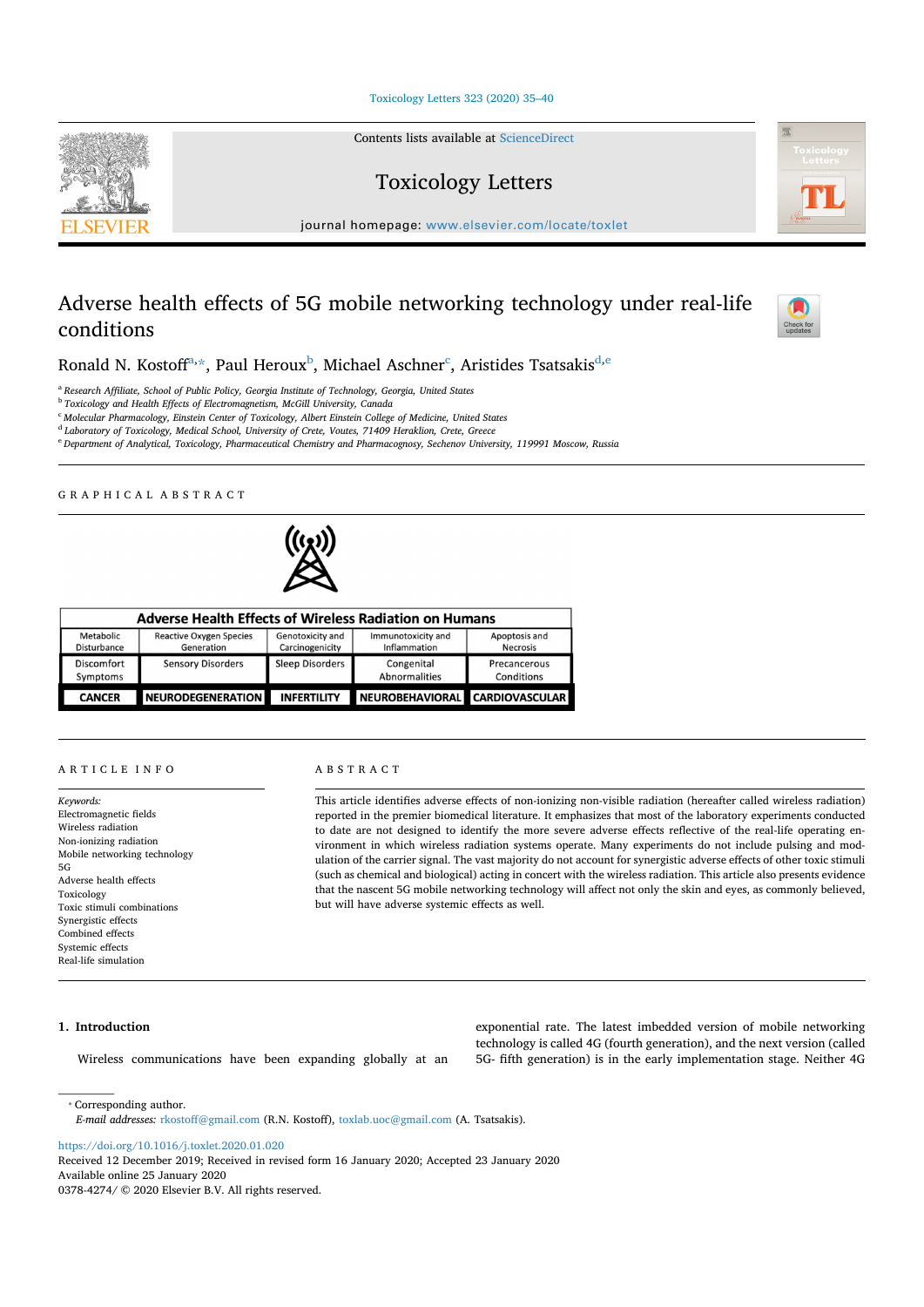nor 5G have been tested for safety in credible real-life scenarios. Alarmingly, many of the studies conducted in more benign environments show harmful effects from this radiation. The present article overviews the medical and biological studies that have been performed to date relative to effects from wireless radiation, and shows why these studies are deficient relative to safety. However, even in the absence of the missing real-life components such as toxic chemicals and biotoxins (which tend to exacerbate the adverse effects of the wireless radiation), the literature shows there is much valid reason for concern about potential adverse health effects from both 4G and 5G technology. The studies on wireless radiation health effects reported in the literature should be viewed as extremely conservative, substantially underestimating the adverse impacts of this new technology.

## **2. Wireless radiation/electromagnetic spectrum**

This section overviews the electromagnetic spectrum, and delineates the parts of the spectrum on which this article will focus. The electromagnetic spectrum encompasses the entire span of electromagnetic radiation, including:

- ionizing radiation (gamma rays, x-rays, and the extreme ultraviolet, with wavelengths below  $\sim 10^{-7}$  m and frequencies above  $~\sim$ 3 × 10<sup>15</sup> Hz);
- non-ionizing visible radiation (wavelengths from  $\sim 4 \times 10^{-7}$  m to  $\sim 7 \times 10^{-7}$  m and frequencies between  $\sim 4.2 \times 10^{14}$  Hz and m and frequencies between  $~\sim$ 4.2  $\times$  10<sup>14</sup> Hz and  $~\sim$  7.7  $\times$  10<sup>14</sup> Hz);
- non-ionizing non-visible radiation

short wavelength radio waves and microwaves, with wavelengths between ∼10<sup>-3</sup> m and ∼10<sup>5</sup> m and frequencies between ∼3 × 10<sup>11</sup> to  $~\sim$  3  $\times$  10<sup>3</sup> Hz;

long wavelengths, ranging between ∼10<sup>5</sup> m and ∼10<sup>8</sup> m and frequencies ranging between  $3 \times 10^3$  and 3 Hz.

How are these frequencies used in practice?

- The low frequencies (3 Hz 300 KHz) are used for electrical power line transmission (60 Hz in the U.S.) as well as maritime and submarine navigation and communications.
- Medium frequencies (300 KHz–900 MHz) are used for AM/FM/TV broadcasts in North America.
- Lower microwave frequencies (900 MHz 5 GHz) are used for telecommunications such as microwave devices/communications, radio astronomy, mobile/cell phones, and wireless LANs.
- Higher microwave frequencies (5 GHz 300 GHz) are used for radar and proposed for microwave WiFi, and will be used for high-performance 5 G.
- Terahertz frequencies (300 GHz 3000 GHz) are used increasingly for imaging to supplement X-rays in some medical and security scanning applications (Kostoff and Lau, 2017).

In the present study of wireless radiation health effects, the frequency spectrum ranging from 3 Hz to 300 GHz is covered, with particular emphasis on the high frequency communications component ranging from ∼1 GHz to ∼300 GHz. Why was this part of the spectrum selected? Previous reviews of wireless radiation health effects found that pulsed electromagnetic fields (PEMF) applied for relatively short periods of time could sometimes be used for therapeutic purposes, whereas chronic exposure to electromagnetic fields (EMF) in the power frequency range (∼60 Hz) and microwave frequency range (∼1 GHztens GHz) tended to result in detrimental health effects (Kostoff and Lau, 2013, 2017). Given present concerns about the rapid expansion of 5G communications systems (which are projected to use mainly the higher microwave frequencies part of the spectrum in the highest performance (aka high-band) mode) in the absence of adequate and rigorous safety testing, more emphasis will be placed on the communications frequencies in this document.

## **3. Modern wireless radiation exposures**

In ancient times, sunlight and its lunar reflections provided the bulk of the visible spectrum for human beings (with fire a distant second and lightning a more distant third). Now, many varieties of artificial light (incandescent, fluorescent, and light emitting diode) have replaced the sun as the main supplier of visible radiation during waking hours. Additionally, EMF radiations from other parts of the non-ionizing nonvisible spectrum have become ubiquitous in daily life, such as from wireless computing and telecommunications. In the last two or three decades, the explosive growth in the cellular telephone industry has placed many residences in metropolitan areas within less than a mile of a cell tower. Future implementation of the next generation of mobile networking technology, 5 G, will increase the cell tower densities by an order of magnitude. Health concerns have been raised about wireless radiation from (1) mobile communication devices, (2) occupational exposure, (3) residential exposure, (4) wireless networks in homes, businesses, and schools, (5) automotive radar, and (6) other non-ionizing EMF radiation sources, such as 'smart meters' and 'Internet of Things'.

# **4. Demonstrated biological and health effects from prior generations of wireless networking technology**

There have been two major types of studies performed to ascertain biological and health effects of wireless radiation: laboratory and epidemiology. The laboratory tests performed provided the best scientific understanding of the effects of wireless radiation, but did not reflect the real-life environment in which wireless radiation systems operate (exposure to toxic chemicals, biotoxins, other forms of toxic radiation, etc). There are three main reasons the laboratory tests failed to reflect reallife exposure conditions for human beings.

First, the laboratory tests have been performed mainly on animals, especially rats and mice. Because of physiological differences between small animals and human beings, there have been continual concerns about extrapolating small animal results to human beings. Additionally, while inhaled or ingested substances can be scaled from laboratory experiments on small animals to human beings relatively straight-forwardly, radiation may be more problematic. For non-ionizing radiation, penetration depth is a function of frequency, tissue, and other parameters. Radiation could penetrate much deeper into a small animal's interior than similar wavelength radiation in humans, because of the much smaller animal size. Different organs and tissues would be affected, with different levels of power density.

Second, the typical incoming EMF signal for many/most laboratory tests performed in the past consisted of single carrier wave frequency; the lower frequency superimposed signal containing the information was not always included. This omission may be important. As Panagopoulos states: "It is important to note that except for the RF/ microwave carrier frequency, Extremely Low Frequencies - ELFs (0–3000 Hz) are always present in all telecommunication EMFs in the form of pulsing and modulation. There is significant evidence indicating that the effects of telecommunication EMFs on living organisms are mainly due to the included ELFs…. While ∼50 % of the studies employing simulated exposures do not find any effects, studies employing real-life exposures from commercially available devices display an almost 100 % consistency in showing adverse effects" (Panagopoulos, 2019). These effects may be exacerbated further with 5 G: "with every new generation of telecommunication devices…..the amount of information transmitted each moment…..is increased, resulting in higher variability and complexity of the signals with the living cells/ organisms even more unable to adapt" (Panogopoulos, 2019).

Third, these laboratory experiments typically involved one stressor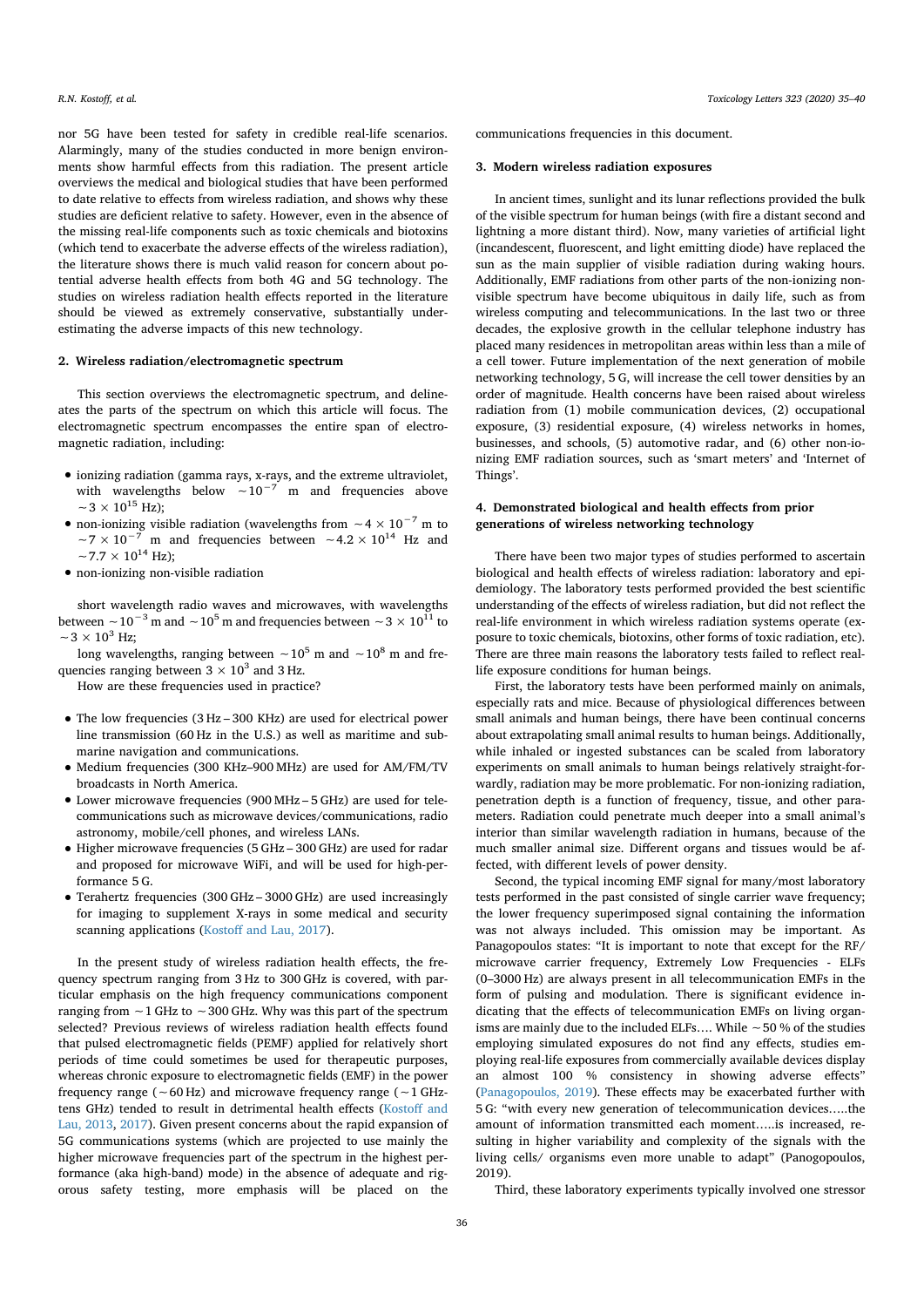(toxic stimulus) and were performed under pristine conditions. This contradicts real-life exposures, where humans are exposed to multiple toxic stimuli, in parallel or over time (Tsatsakis et al., 2016, 2017; Docea et al., 2019a). In perhaps five percent of the cases reported in the wireless radiation literature, a second stressor (mainly a biological or chemical toxic stimulus) was added to the wireless radiation stressor, to ascertain whether additive, synergistic, potentiative, or antagonistic effects were generated by the combination (Kostoff and Lau, 2013, 2017; Juutilainen, 2008; Juutilainen et al., 2006).

Combination experiments are extremely important because, when other toxic stimuli are considered in combination either with each other or with wireless radiation, the synergies tend to enhance the adverse effects of each stimulus in isolation. This was shown in several studies that evaluated the cumulative effects of chronic exposure to low doses of xenobiotics in combination (Kostoff et al., 2018; Docea et al., 2018; Tsatsakis et al., 2019a; Docea et al., 2019b; Tsatsakis et al., 2019b, c; Fountoucidou et al., 2019). For those combinations that include wireless radiation, combined exposure to toxic stimuli and wireless radiation translates into much lower levels of tolerance for each toxic stimulus in the combination relative to its exposure levels that produce adverse effects in isolation. Accordingly, the exposure limits for wireless radiation when examined in combination with other potentially toxic stimuli would be far lower for safety purposes than those derived from wireless radiation exposures in isolation.

Thus, almost all of the wireless radiation laboratory experiments that have been performed to date are flawed/limited with respect to showing the full adverse impact of the wireless radiation that would be expected under real-life conditions. Either 1) non-inclusion of signal information or 2) using single stressors only tends to underestimate the seriousness of the adverse effects from wireless radiation. Excluding **both** of these phenomena from experiments, as was done in the vast majority of the reported wireless radiation health effects studies, tends to amplify this underestimation substantially. Thus, the results reported in the biomedical literature should be viewed as 1) extremely conservative and 2) the very low 'floor' of the seriousness of the adverse effects from wireless radiation, not the 'ceiling'.

In contrast to the controlled pristine environments that characterize the wireless radiation animal laboratory experiments, the wireless radiation epidemiology studies carried out to date typically involved human beings who had been subjected to myriad known and unknown stressors prior to (and during) the study. The real-life human exposure levels from cell tower studies (reported by Kostoff and Lau (2017)) that showed increased cancer incidence were orders of magnitude lower than those exposure levels generated in the recent highly-funded National Toxicology Program animal laboratory studies (Melnick, 2019). We believe the inclusion of real-world effects in the cell tower studies accounted for the orders of magnitude exposure level decreases that were associated with the increased cancer incidence. The laboratory tests were conducted under controlled conditions not reflective of reallife, while the epidemiology studies were performed in the presence of many stressors, known and unknown, reflective of real-life. The myriad toxic stimuli exposure levels of the epidemiology studies were, for the most part, uncontrolled.

A vast literature published over the past sixty years shows adverse effects from wireless radiation applied in isolation or as part of a combination with other toxic stimuli. Extensive reviews of wireless radiation-induced biological and health effects have been published (Kostoff and Lau, 2013, 2017; Belpomme et al., 2018; Desai et al., 2009; Di Ciaula, 2018; Doyon and Johansson, 2017; Havas, 2017; Kaplan et al., 2016; Lerchl et al., 2015; Levitt and Lai, 2010; Miller et al., 2019; Pall, 2016, 2018; Panagopoulos, 2019; Panagopoulos et al., 2015; Russell, 2018; Sage and Burgio, 2018; van Rongen et al., 2009; Yakymenko et al., 2016; Bioinitiative, 2012). In aggregate, for the high frequency (radiofrequency-RF) part of the spectrum, these reviews show that RF radiation *below the FCC guidelines* can result in:

- carcinogenicity (brain tumors/glioma, breast cancer, acoustic neuromas, leukemia, parotid gland tumors),
- genotoxicity (DNA damage, DNA repair inhibition, chromatin structure),
- mutagenicity, teratogenicity,
- neurodegenerative diseases (Alzheimer's Disease, Amyotrophic Lateral Sclerosis),
- neurobehavioral problems, autism, reproductive problems, pregnancy outcomes, excessive reactive oxygen species/oxidative stress, inflammation, apoptosis, blood-brain barrier disruption, pineal gland/melatonin production, sleep disturbance, headache, irritability, fatigue, concentration difficulties, depression, dizziness, tinnitus, burning and flushed skin, digestive disturbance, tremor, cardiac irregularities,
- adverse impacts on the neural, circulatory, immune, endocrine, and skeletal systems.

**From this perspective, RF is a highly pervasive cause of disease!** The response from industry has been that no mechanism could explain the biological action of non-thermal and non-ionizing EM fields. Yet, reports of clear perturbations of biological systems at levels near or even below 1000 μW/m<sup>2</sup> (Bioinitiaive, 2019) were explained by perturbations in electron and proton transfers supporting ATP production in mitochondria (Sanders et al., 1980; 1985) exposed to RF or ELF signals (Li and Heroux, 2014).

To obtain another perspective on the full spectrum of adverse effects from wireless radiation, a query was run on Medline to retrieve representative records associated with adverse EMF effects (mainly, but not solely, RF). Over 5400 records were retrieved, and the leading Medical Subject Headings (MeSH) extracted. The categories of adverse impacts from both approaches match quite well. The adverse health effects range from myriad feelings of discomfort to life-threatening diseases.

The full list of MeSH Headings associated with this retrieval is shown in Appendix 1 of (Kostoff, 2019). The interested reader can ascertain what other diseases/symptoms were included. The  $5400 +$  references retrieved are shown in Appendix 2 of (Kostoff, 2019).

#### **5. What types of biological and health effects can be expected from 5G wireless networking technology?**

The potential 5G adverse effects derive from the intrinsic nature of the radiation, and its interaction with tissue and target structures. 4G networking technology was associated mainly with carrier frequencies in the range of ∼1-2.5 GHz (cell phones, WiFi). The wavelength of 1 GHz radiation is 30 cm, and the penetration depth in human tissue is a few centimeters. In its highest performance (high-band) mode, 5G networking technology is mainly associated with carrier frequencies at least an order of magnitude greater than the 4G frequencies, although, as stated previously, "ELFs (0–3000 Hz) are always present in all telecommunication EMFs in the form of pulsing and modulation". Penetration depths for the carrier frequency component of high-band 5G wireless radiation will be on the order of a few millimeters (Alekseev et al., 2008a, b). At these wavelengths, one can expect resonance phenomena with small-scale human structures (Betzalel et al., 2018). Additionally, numerical simulations of millimeter-wave radiation resonances with insects showed a general increase in absorbed RF power at and above 6 GHz, in comparison to the absorbed RF power below 6 GHz. A shift of 10 % of the incident power density to frequencies above 6 GHz was predicted to lead to an *increase in absorbed power between 3–*370 % (Thielens et al., 2018).

The common 'wisdom' presented in the literature and media is that, if there are adverse impacts resulting from high-band 5 G, the main impacts will be focused on near-surface phenomena, such as skin cancer, cataracts, and other skin conditions. However, there is evidence that biological responses to millimeter-wave irradiation can be initiated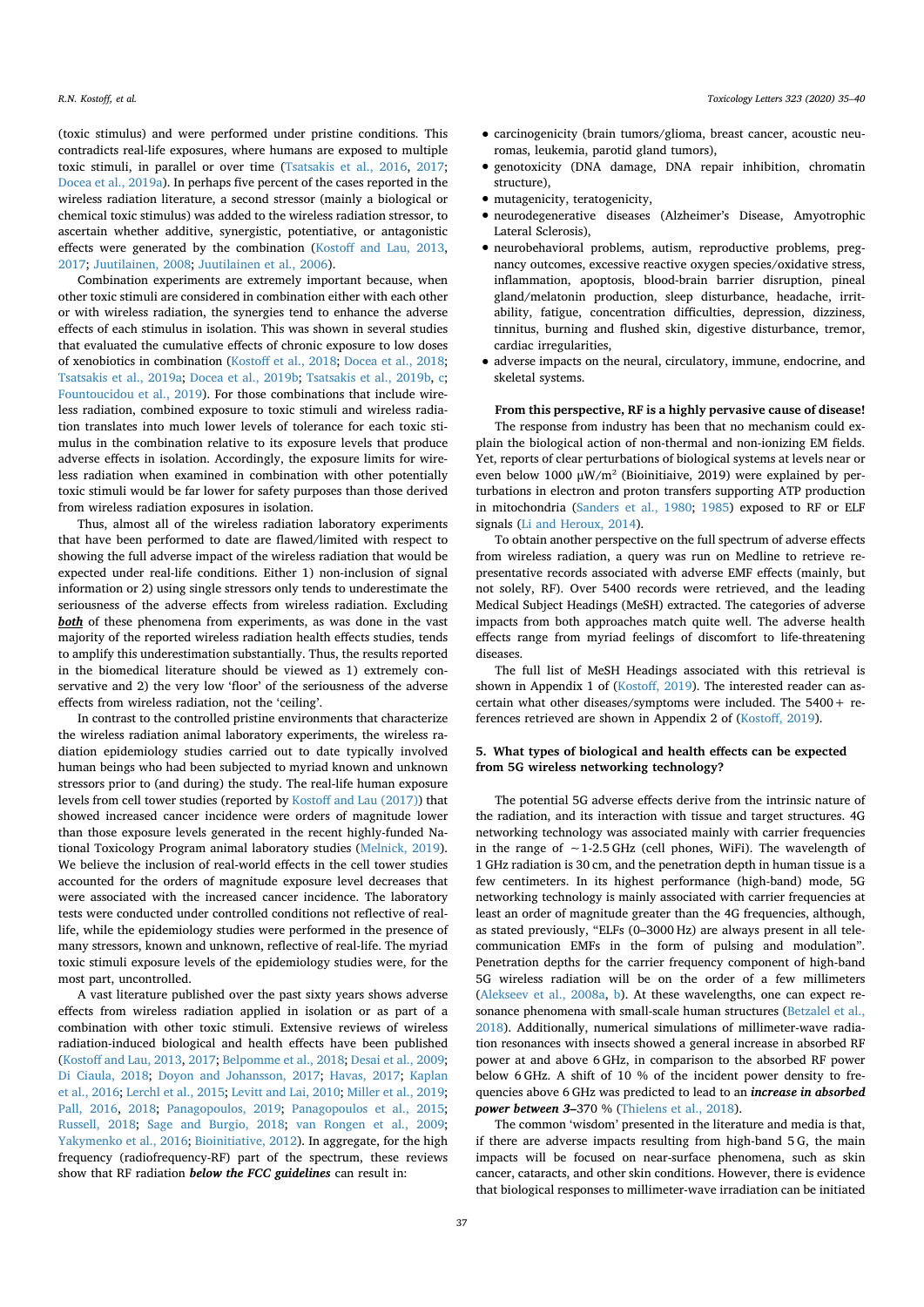within the skin, and the subsequent systemic signaling in the skin can result in physiological effects on the nervous system, heart, and immune system (Bussell, 2018).

Additionally, consider the following reference (Zalyubovskaya, 1977). This is one of many translations of articles produced in the Former Soviet Union on wireless radiation (also, see reviews of Soviet research on this topic by McRee (1979, 1980), Kositsky et al. (2001), and Glaser and Dodge (1976)). On p. 57 of the pdf link, the article by Zalyubovskaya addresses biological effects of millimeter radiowaves. Zalyubovskaya ran experiments using power fluxes of 10,000,000 μW/ square meter (the FCC (Federal Communications Commission) guideline limit for the general public today in the USA), and frequencies on the order of 60 GHz. Not only was skin impacted adversely, but also heart, liver, kidney, spleen tissue as well, and blood and bone marrow properties. These results reinforce the conclusion of Russel (quoted above) that *systemic results may occur from millimeter-wave radiation.* To re-emphasize, for Zalyubovskaya's experiments, the incoming signal was unmodulated carrier frequency only, and the experiment was single stressor only. Thus, the expected real-world results (when human beings are impacted, the signals are pulsed and modulated, and there is exposure to many toxic stimuli) would be far more serious and would be initiated at lower (perhaps much lower) wireless radiation power fluxes.

The Zalyubovskaya paper was published in 1977. The referenced version was classified in 1977 by USA authorities and declassified in 2012. What national security concerns caused it (and the other papers in the linked pdf reference) to be classified for 35 years, until declassification in 2012? Other papers on this topic with similar findings were published in the USSR (and the USA) at that time, or even earlier, but many never saw the light of day, both in the USSR and the USA. It appears that the potentially damaging effects of millimeter-wave radiation on the skin (and other major systems in the body) have been recognized for well over forty years, yet today's discourse only revolves around the possibility of modest potential effects on the skin and perhaps cataracts from millimeter-wave wireless radiation.

#### **6. What is the consensus on adverse effects from wireless radiation?**

Not all studies of wireless radiation have shown adverse effects. For example, consider potential genotoxic effects of mobile phone radiation. A study investigating "the effect of mobile phone use on genomic instability of the human oral cavity's mucosa cells" concluded "Mobile phone use did not lead to a significantly increased frequency of micronuclei" (Hintzsche and Stopper, 2010).

Conversely, a 2017 study investigated buccal cell preparations for genomic instability, and found "The frequency of micronuclei (13.66x), nuclear buds (2.57x), basal (1.34x), karyorrhectic (1.26x), karyolytic (2.44x), pyknotic (1.77x) and condensed chromatin (2.08x) cells were highly significantly  $(p = 0.000)$  increased in mobile phone users" (Gandhi et al., 2017). Also, a 2017 study to ascertain the "effect of cell phone emitted radiations on the orofacial structures" concluded that "Cell phone emitted radiation causes nuclear abnormalities of the oral mucosal cells" (Mishra et al., 2017). Further, a 2016 study to "explore the effects of mobile phone radiation on the MN frequency in oral mucosal cells" concluded "The number of micronucleated cells/1000 exfoliated buccal mucosal cells was found to be significantly increased in high mobile phone users group than the low mobile phone users group" (Banerjee et al., 2016). Finally, a study aimed at investigating the health effects of WiFi exposure concluded "long term exposure to WiFi may lead to adverse effects such as neurodegenerative diseases as observed by a *significant alteration on AChE gene expression* and some neurobehavioral parameters associated with brain damage" (Obajuluwa et al., 2017).

There are many possible reasons to explain this lack of consensus.

1) There may be 'windows' in parameter space where adverse effects occur, and operation outside these windows would show a) no effects or b) hormetic effects or c) therapeutic effects. For example, if information content of the signal is a strong contributor to adverse health effects (Panagopoulus, 2019), then experiments that involve only the carrier frequencies may be outside the window where adverse health effects occur. Alternatively, in this specific example, the carrier signal and the information signal could be viewed as a combination of potentially toxic stimuli, where the adverse effects of each component are enabled because of the synergistic effects of the combination.

As another example, an adverse health impact on one strain of rodent was shown for a combination of 50 Hz EMF and DMBA, while no adverse health impact was shown on another rodent strain for the same toxic stimuli combination (Fedrowitz et al., 2004). From a higher-order combination perspective, if genetic abnormalities/differences are viewed conceptually as potentially equivalent to a toxic stimulus for combination purposes, then a synergistic three-constituent combination of 50 Hz EMF, DMBA, and genetics was required to produce adverse health impacts in the above experiment. If these results can be extrapolated across species, then human beings could exhibit different responses to the same electromagnetic stimuli based on their unique genetic predispositions (Caccamo et al., 2013; De Luca et al., 2014).

- 1) Research quality could be poor, and adverse effects were overlooked.
- 2) Or, the research team could have had a preconceived agenda, where finding no adverse effects from wireless radiation was **THE** objective of the study. For example, studies have shown that industry-funded research of wireless radiation adverse health effects is far more likely to show no effects than funding from non-industry sources (Huss et al., 2007; Slesin, 2006; Carpenter, 2019). Studies in disciplines other than wireless radiation have shown that, for products of high military, commercial, and political sensitivity, 'researchers'/ organizations are hired to publish articles that conflict with the credible science, and therefore create doubt as to whether the product of interest is harmful (Michaels, 2008; Oreskes and Conway, 2011). Unfortunately, given the strong dependence of the civilian and military economies on wireless radiation, incentives for identifying adverse health effects from wireless radiation are minimal and disincentives are many. These perverse incentives apply not only to the sponsors of research and development, but to the performers as well.

Even the Gold Standard for research credibility - **independent replication of research results** - is questionable in politically, commercially, and militarily sensitive areas like wireless radiation safety, where the accelerated implementation goals of most wireless radiation research sponsors (government and industry) are aligned. It is imperative that highly objective evaluators with minimal conflicts of interest play a central role ensuring that rigorous safety standards for wireless radiation systems are met before widescale implementation is allowed.

## **7. Conclusions**

Wireless radiation offers the promise of improved remote sensing, improved communications and data transfer, and improved connectivity. Unfortunately, there is a large body of data from laboratory and epidemiological studies showing that previous and present generations of wireless networking technology have significant adverse health impacts. Much of this data was obtained under conditions not reflective of real-life. When real-life considerations are added, such as 1) including the information content of signals along with 2) the carrier frequencies, and 3) including other toxic stimuli in combination with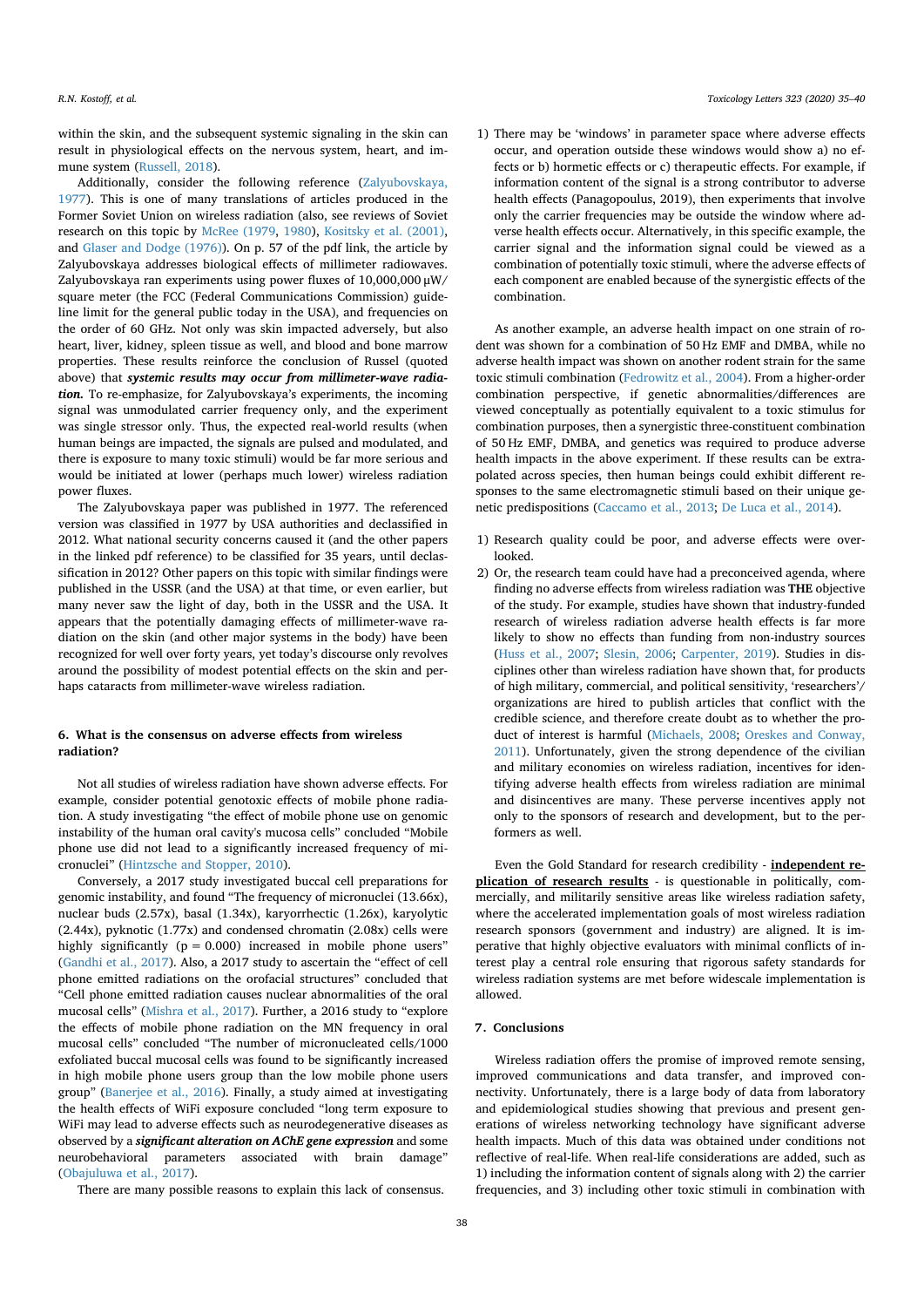R.N. Kostoff, et al. *7Ricology Letters 323 (2020) 35-40 7 oxicology Letters 323 (2020) 35-40* 

the wireless radiation, the adverse effects associated with wireless radiation are increased substantially. Superimposing 5G radiation on an already imbedded toxic wireless radiation environment will exacerbate the adverse health effects shown to exist. Far more research and testing of potential 5G health effects under real-life conditions is required before further rollout can be justified.

#### **Transparency document**

The Transparency document associated with this article can be found in the online version.

#### **Declaration of Competing Interest**

The authors declare that they have no known competing financial interests or personal relationships that could have appeared to influence the work reported in this paper.

#### **References**

- Alekseev, S.I., Radzievsky, A.A., Logani, M.K., Ziskin, M.C., 2008a. Millimeter wave dosimetry of human skin. Bioelectromagnetics 29 (January (1)), 65–70. https://doi. org/10.1002/bem.20363.
- Alekseev, S.I., Gordiienko, O.V., Ziskin, M.C., 2008b. Reflection and penetration depth of millimeter waves in murine skin. Bioelectromagnetics 29 (July (5)), 340–344. https://doi.org/10.1002/bem.20401.
- Banerjee, S., Singh, N.N., Sreedhar, G., Mukherjee, S., 2016. Analysis of the genotoxic effects of mobile phone radiation using buccal micronucleus assay: a comparative evaluation. J. Clin. Diagn. Res. 10 (3) ZC82-ZC5.
- Belpomme, D., Hardell, L., Belyaev, I., Burgio, E., Carpenter, D.O., 2018. Thermal and non-thermal health effects of low intensity non-ionizing radiation: an international perspective. Environ. Pollut. 242, 643–658.
- Betzalel, N., Ben Ishai, P., Feldmann, Y., 2018. The human skin as a sub-THz receiver Does 5G pose a danger to it or not? Environ. Res. 163, 208–216.
- BioInitiative Working Group, Cindy Sage, David O. Carpenter, BioInitiative Report: A Rationale for Biologically-Based Public Exposure Standards for Electromagnetic Radiation at 2012; www.bioinitiative.org December 31, 2012, last updated 2019.
- Caccamo, D., Cesareo, E., Mariani, S., Raskovic, D., Lentile, R., Currò, M., Korkina, L., De Luca, C., 2013. Xenobiotic sensor- and metabolism-related gene variants in environmental sensitivity-related illnesses: a survey on the Italian population. Oxid. Med. Cell. Longev. 2013https://doi.org/10.1155/2013/831969. Article ID 831969.
- Carpenter, D.O., 2019. Extremely low frequency electromagnetic fields and cancer: how source of funding affects results. Environ. Res. 178, 108688. https://doi.org/10. 1016/j.envres.2019.108688.
- De Luca, C., Thai, J.C., Raskovic, D., Cesareo, E., Caccamo, D., Trukhanov, A., Korkina, L., 2014. Metabolic and genetic screening of electromagnetic hypersensitive subjects as a feasible tool for diagnostics and intervention. Mediators Inflamm. 2014, 924184. https://doi.org/10.1155/2014/924184. Epub 2014 Apr 9.
- Desai, N.R., Kesari, K.K., Agarwal, A., 2009. Pathophysiology of cell phone radiation: oxidative stress and carcinogenesis with focus on male reproductive system. Reprod. Biol. Endocrinol. 7.
- Di Ciaula, A., 2018. Towards 5G communication systems: are there health implications? Int. J. Hyg. Environ. Health 221 (3), 367–375.
- Docea, A.O., Gofita, E., Goumenou, M., Calina, D., Rogoveanu, O., Varut, M., Olaru, C., Kerasioti, E., Fountoucidou, P., Taitzoglou, I., Zlatian, O., Rakitskii, V.N., Hernandez, A.F., Kouretas, D., Tsatsakis, A., 2018. Six months exposure to a real life mixture of 13 chemicals' below individual NOAELs induced non monotonic sex-dependent biochemical and redox status changes in rats. Food Chem. Toxicol. 115, 470–481 doi: 10.1016/j.fct.2018.03.052.
- Docea, A.O., Calina, D., Goumenou, M., Neagu, M., Gofita, Tsatsakis, A., 2019a. Study design for the determination of toxicity from long-term-low-dose exposure to complex mixtures of pesticides, food additives and lifestyle products. Toxicol. Lett. 258https://doi.org/10.1016/j.toxlet.2016.06.1666. S179-S179.
- Docea, A.O., Goumenou, M., Calina, D., Arsene, A.L., Dragoi, C.M., Gofita, E., Pisoschi, C.G., Zlatian, O., Stivaktakis, P.D., Nikolouzakis, T.K., Kalogeraki, A., Izotov, B.N., Galateanu, B., Hudita, A., Calabrese, E.J., Tsatsakis, A., 2019b. Adverse and hormetic effects in rats exposed for 12 months to low dose mixture of 13 chemicals: RLRS part III. Toxicol. Lett. 310, 70–91. https://doi.org/10.1016/j.toxlet.2019b.04.005.
- Doyon, P.R., Johansson, O., 2017. Electromagnetic fields may act via calcineurin inhibition to suppress immunity, thereby increasing risk for opportunistic infection: conceivable mechanisms of action. Med. Hypotheses 106, 71–87.
- Fedrowitz, M., Kamino, K., Loscher, W., 2004. Significant differences in the effects of magnetic field exposure on 7,12-dimethylbenz(a)anthracene-induced mammary carcinogenesis in two substrains of Sprague-Dawley rats. Cancer Res. 64 (1), 243–251.
- Fountoucidou, P., Veskoukis, A.S., Kerasioti, E., Docea, A.O., Taitzoglou, I.A., Liesivuori, J., Tsatsakis, A., 2019. Kouretas DA mixture of routinely encountered xenobiotics induces both redox adaptations and perturbations in blood and tissues of rats after a long-term low-dose exposure regimen: the time and dose issue. Toxicol. Lett. 317, 24–44. https://doi.org/10.1016/j.toxlet.2019.09.015.
- Gandhi, G., Singh, P., Kaur, G., 2017. Perspectives revisited the buccal cytome assay in mobile phone users. Int. J. Hum. Genet. 15 (4), 173–182.
- Glaser, R., Dodge, C.H., 1976. Biomedical Aspects of Radiofrequency Radiation: A Review of Selected Soviet, East European, and Western References. Selected Papers of the USNC/ URSI AnnunI Meeting (Boulder, CO. 1975). HEW Publication (FDA) 77-8010/ 8011, pp. 2–34 Dec.
- Havas, M., 2017. When theory and observation collide: can non-ionizing radiation cause cancer? Environ. Pollut. 221, 501–505.
- Hintzsche, H., Stopper, H., 2010. Micronucleus frequency in buccal mucosa cells of mobile phone users. Toxicol. Lett. 193 (1), 124–130.
- Huss, A., Egger, M., Hug, K., Huwiler-Müntener, K., Röösli, M., 2007. Source of funding and results of studies of health effects of mobile phone use: systematic review of experimental studies. Environ. Health Perspect. 115 (1), 1–4.
- Juutilainen, J., 2008. Do electromagnetic fields enhance the effects of environmental carcinogens? Radiat. Prot. Dosimetry 132 (2), 228–231.
- Juutilainen, J., Kumlin, T., Naarala, J., 2006. Do extremely low frequency magnetic fields enhance the effects of environmental carcinogens? A meta-analysis of experimental studies. Int. J. Radiat. Biol. 82 (1), 1–12.
- Kaplan, S., Deniz, O.G., Onger, M.E., Turkmen, A.P., Yurt, K.K., Aydin, I., et al., 2016. Electromagnetic field and brain development. J. Chem. Neuroanat. 75, 52–61.
- Kositsky, N.N., Nizhelska, A.I., Ponezh, G.V., 2001. Influence of high-frequency electromagnetic radiation at non-thermal intensities on the human body (a review of work by Russian and Ukrainian researchers). No Place to Hide- Newsletter of the Cellular Phone Taskforce Inc. 3 (Supplement (1)).
- Kostoff, R.N., 2019. Adverse Effects of Wireless Radiation. PDF. http://hdl.handle.net/ 1853/61946.
- Kostoff, R.N., Lau, C.G.Y., 2013. Combined biological and health effects of electromagnetic fields and other agents in the published literature. Technol. Forecast. Soc. Change 80 (7), 1331–1349.
- Kostoff, R.N., Lau, C.G.Y., 2017. Modified health effects of non-ionizing electromagnetic radiation combined with other agents reported in the biomedical literature. In: Geddes, C.D. (Ed.), Microwave Effects on DNA and Proteins. Springer International Publishing AG. https://doi.org/10.1007/978-3-319-50289-2\_4.
- Kostoff, R.N., Goumenou, M., Tsatsakis, A., 2018. The role of toxic stimuli combinations in determining safe exposure limits. Toxicol. Rep. 5, 1169–1172. https://doi.org/10. 1016/j.toxrep.2018.10.010. eCollection 2018.
- Lerchl, A., Klose, M., Grote, K., Wilhelm, A.F.X., Spathmann, O., Fiedler, T., et al., 2015. Tumor promotion by exposure to radiofrequency electromagnetic fields below exposure limits for humans. Biochem. Biophys. Res. Commun. 459 (4), 585–590.
- Levitt, B.B., Lai, H., 2010. Biological effects from exposure to electromagnetic radiation emitted by cell tower base stations and other antenna arrays. Environ. Rev. 18, 369–395.
- Li, Y., Héroux, P., 2014. Extra-Low-Frequency magnetic fields alter cancer cells through metabolic restriction. Electromagn. Biol. Med. 33 (4), 264–275. https://doi.org/10. 3109/15368378.2013.817334.

McRee, D.I., 1979. Review of Soviet Eastern-European research on health-aspects of microwave-radiation. Bull. N. Y. Acad. Med. 55 (11), 1133–1151.

- McRee, D.I., 1980. Soviet and Eastern-European research on biological effects of micro-wave-radiation. Proc. IEEE 68 (1), 84–91. https://doi.org/10.1109/PROC.1980. 11586. Also. https://www.avaate.org/IMG/pdf/mcree80 rev soviet.pdf.
- Melnick, R.L., 2019. Commentary on the utility of the National Toxicology Program study on cell phone radiofrequency radiation data for assessing human health risks despite unfounded criticisms aimed at minimizing the findings of adverse health effects. Environ. Res. 168, 1–6. https://doi.org/10.1016/j.envres.2018.09.010.

Michaels, D., 2008. Doubt Is Their Product: How Industry's Assault on Science Threatens Your Health, 1st edition. Oxford University Press, Oxford, United Kingdom.

- Miller, A.B., Sears, M.E., Morgan, L.L., Davis, D.L., Hardell, L., Oremus, M., et al., 2019. Risks to health and well-being from radio-frequency radiation emitted by cell phones and other wireless devices. Front. Public Health 7, 223. https://doi.org/10.3389/ fpubh.2019.00223.
- Mishra, S.K., Chowdhary, R., Kumari, S., Rao, S.B., 2017. Effect of cell phone radiations on orofacial structures: a systematic review. J. Clin. Diagn. Res. 11 (5), 5.
- Obajuluwa, A.O., Akinyemi, A.J., Afolabi, O.B., Adekoya, K., Sanya, J.O., Ishola, A.O., 2017. Exposure to radio-frequency electromagnetic waves alters acetylcholinesterase gene expression, exploratory and motor coordination-linked behaviour in male rats. Toxicol. Rep. 4, 530–534.
- Oreskes, N., Conway, E.M., 2011. Merchants of Doubt: How a Handful of Scientists Obscured the Truth on Issues From Tobacco Smoke to Global Warming. Bloomsbury Press, New York, NY.
- Pall, M.L., 2016. Microwave frequency electromagnetic fields (EMFs) produce widespread neuropsychiatric effects including depression. J. Chem. Neuroanat. 75, 43–51.
- Pall, M.L., 2018. Wi-Fi is an important threat to human health. Environ. Res. 164, 405–416.
- Panagopoulos, D.J., 2019. Comparing DNA damage induced by mobile telephony and other types of man-made electromagnetic fields. Mutat. Res. Mutat. Res. 781, 53–62.
- Panagopoulos, D.J., Johansson, O., Carlo, G.L., 2015. Real versus simulated mobile phone exposures in experimental studies. Biomed Res. Int. 2015, 607053. https://doi.org/ 10.1155/2015/607053.
- Russell, C.L., 2018. 5 G wireless telecommunications expansion: public health and environmental implications. Environ. Res. 165, 484–495.
- Sage, C., Burgio, E., 2018. Electromagnetic fields, pulsed radiofrequency radiation, and epigenetics: how wireless technologies may affect childhood development. Child Dev. 89 (1), 129–136.

Sanders, A.P., Schaefer, D.J., Joines, W.T., 1980. Microwave effects on energy metabolism of rat brain. Bioelectromagnetics 1, 171–181.

Sanders, A.P., Joines, W.T., Allis, J.W., 1985. Effects of continuous-wave, pulsed, and